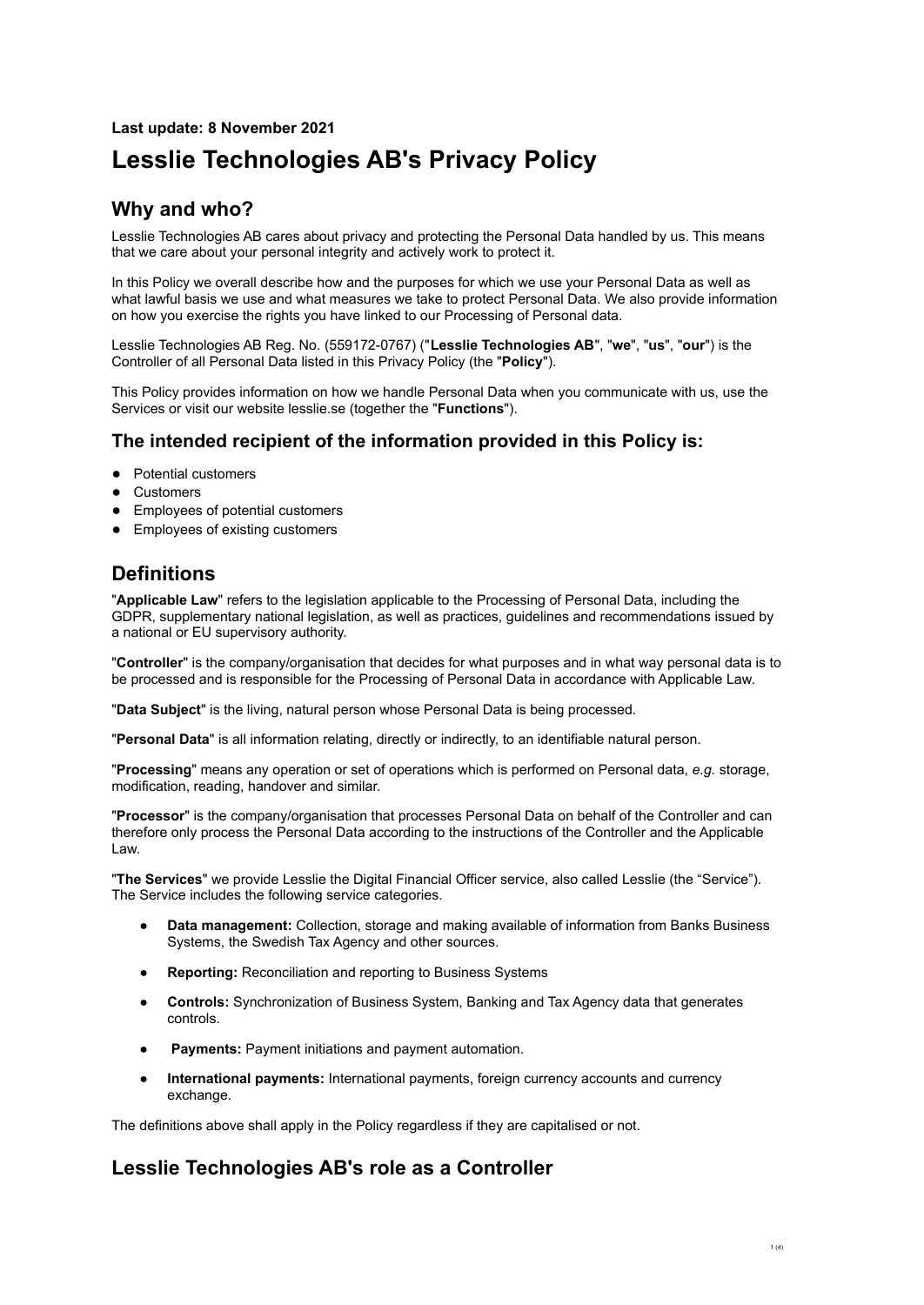The information in this Policy covers Personal Data Processing for which Lesslie Technologies AB is the Controller. As a Controller we are responsible for the Processing for which we decide the purpose of ("the why") and the means for the Processing (what methods, what Personal Data and for how long it is stored. The Policy does not describe how we Process Personal Data in the role of a Processor - i.e. when we process Personal Data on behalf of our customers.

## **Lesslie Technologies AB's Processing of Personal Data**

We have a responsibility to describe and demonstrate how we fulfill the requirements that are imposed on us when we Process your Personal Data. This section aims to give you an understanding of what type of Personal Data we Process and on what reasons.

### **For how long do we store your Personal Data?**

We will keep your Personal Data as long as it is necessary for the purpose for which it was collected. Depending on the lawful basis on which we support the Processing, this may **a)** be regulated in a contract, **b)** be dependent on valid consent, **c)** be stated in legislation or **d)** follow by an internal assessment based on a legitimate interest assessment (LIA). In the list below, we indicate, where possible, the period during which the Personal Data will be stored and the criteria used to determine the storage period.

We never store your Personal Data longer than neccessary and delete Personal Data regularly. Lesslie Technologies AB also takes reasonable actions to keep the Personal Data being Processed updated and to delete outdated and otherwise incorrect or redundant Personal Data.

### **Processing**

The main purpose of the data processing undertaken by us is to provide, carry out and improve our services to you. There are several different reasons why we may need to collect, manage and save your data.

We mainly Process the following types of Personal Data:

- Contact details to be able to confirm your identity, to verify your personal and contact details and to be able to communicate with you
- We apply Mobilt BankID when signing corporate transactions. Mobilt BankID collects IP address, social security number and full name

### **How do we get access to your Personal Data?**

We collect your Personal Data in a number of different ways. We mainly get access to your Personal Data:

- By you providing your Personal Data to us
- When collecting KYC (Know your customer)
- From public sources such as authorities, SPAR m.m.

### **Lawful basis**

In order for us to be able to process your Personal Data, it is required that we have so-called legal basis for each process. In our business, we process your personal data mainly on the following grounds:

**Performance of a contract** - The Processing is necessary for the performance of a contract entered between us and the Data Subject, or to prepare for entering into an agreement with the Data Subject.

**Legal obligation** - We are required by laws and regulations to process Personal Data as a result of our business.

### **Your rights**

You are the one in control of your Personal Data and we always strive to ensure that you can exercise your rights as efficiently and smoothly as possible.

**Access** - You always have the right to receive information about the Processing of data that concerns you. We only provide information if we have been able to verify that it is you that are requesting the information.

**Rectification** - If you find that the Personal Data we process about you is incorrect, let us know and we will fix it!

**Erasure** - Do you want us to completely forget about you? You have the right to be forgotten and request deletion of your Personal Data when the Processing is no longer necessary for the purpose for which it was collected. If we are required to retain your information under applicable law or a contract that we have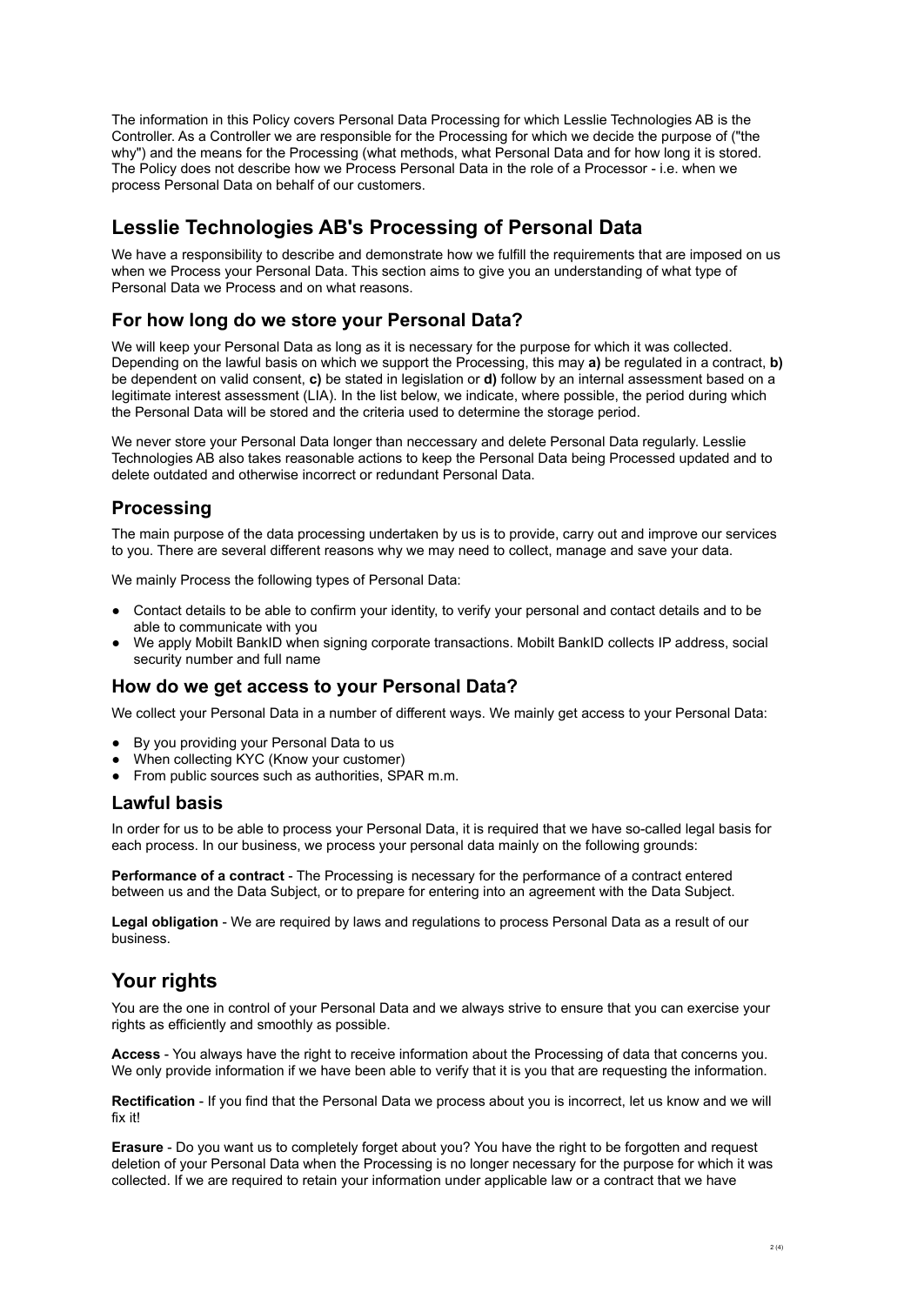entered with you, we will ensure that it is processed only for the specific purpose set forth in such applicable law or contract. We will thereafter erase the information as soon as possible.

**Objections** - Do you disagree with our assessment that a legitimate interest for Processing your Personal Data overrides your interest in protecting your privacy? Don't worry - in such case, we will review our legitimate interest assessment. Of course, we add your objection to the balance and make a new assessment to see if we can still justify our Processing of your Personal Data. If you object to direct marketing, we will immediately delete your personal information without making an assessment.

**Restriction** - You can also ask us to restrict our Processing of your Personal Data

- Whilst we are Processing a request from you for any of your other rights;
- If, instead of requesting erasure, you want us to limit the Processing of Personal Data for a specific purpose. For example, if you do not want us to send advertising to you in the future, we still need to save your name in order to know that we should not contact you; or
- In cases where we no longer need the information in relation to the purpose for which it was collected, provided that you do not have an interest in retaining it to make a legal claim.

**Data portability** - We may provide you with the data that you have submitted to us or that we have received from you in connection with a contract that we have entered with you. You will receive your information in a commonly used and machine-readable format that you can transfer to another personal data manager.

**Withdraw consent** - If you have given consent to one or several specific Processing(s) of your Personal Data, you have the right to withdraw your consent at any time and thus ask us to terminate the Processing immediately. Please note that you can only withdraw your consent for future Processing of Personal Data and not for Processing that has already taken place.

### **How you use your rights**

Contact us on gdpr@lesslie.se

## **Transfer of personal data**

In order to run our business, we may need help from others who will process Personal Data on our behalf, so-called Processors.

In cases where our Processors transfer Personal Data outside the EU/EEA, we have ensured that the level of protection is adequate, and in compliance with Applicable Law, by controlling that either of the following requirements are fulfilled:

- the EU Commission has determined that the level of protection is adequate in the third country where the data is processed;
- the Processor has signed up to the EU Commission's standard contract clauses (SCCs) for data transfer to non-EU/EEA countries; or
- the Processor has taken other appropriate safeguards prior to the transfer and that such safeguards comply with Applicable law.

We have entered into Data Processing Agreements (DPA) with all our Processors. The DPA sets out, among other things, how the Processor may process the Personal Data and what security measures are required for the Processing.

We may also need to disclose your personal information to certain designated authorities in order to fulfill obligations under applicable law or legally binding judgements.

### **Our processors**

Lesslie Technologies AB does not sell your Personal Data to third parties and of course we do not share your Personal Data with just anyone. However, in some cases we may need to share your Personal Data with selected third parties. If so, we make sure that the transfer happens in a secure way that protects your privacy. To follow are categories of recipients with whom we may share your data.

IT suppliers for e.g. business systems and case management. In order to be able to carry out our assignments and services, we store your Personal Data in our business systems (a system that administers our customers and contacts).

### **Security measures**